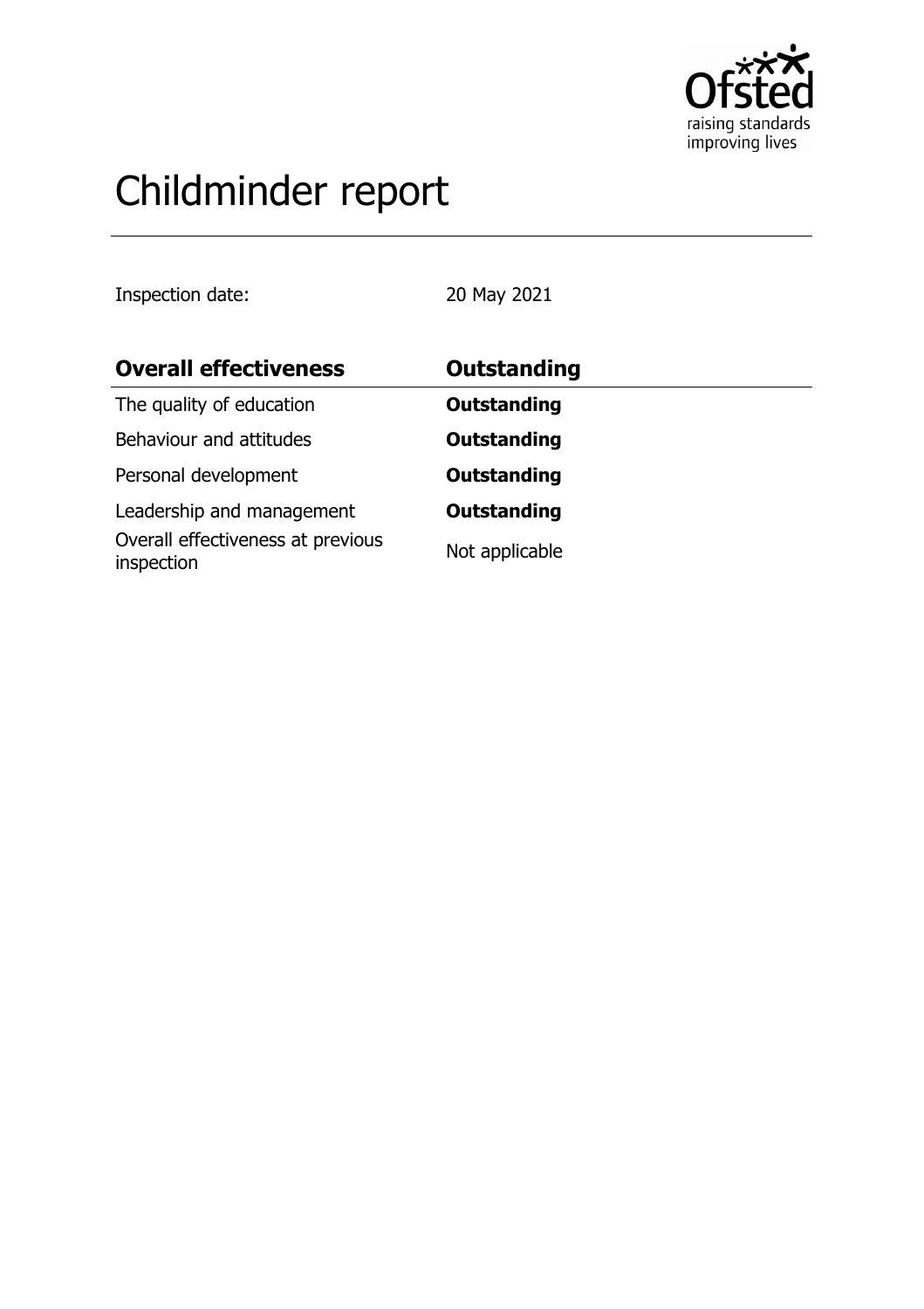

# **What is it like to attend this early years setting?**

#### **The provision is outstanding**

Children are incredibly happy, settled and independent. They radiate confidence in a safe and secure environment. Children's behaviour is impeccable and they are exceptionally polite. They play together, share and take turns with excellent maturity. Children are empathetic and kind. For example, they create a community library and hide books in the town centre. Attached is a note to encourage people to read, enjoy the books and then hide them again for others. This also helps children to have an excellent understanding of literacy and the the positive impact that reading can have. The childminder has an extremely high expectation of children's learning and knows them incredibly well. This helps her to keep children enthused in their extraordinary learning opportunities. For example, children make their own resources. They paint a plank of wood black to create a road for the cars. Children have outstanding opportunities to challenge their physical skills. They negotiate more complicated equipment confidently and make their own highly challenging obstacles as they stack tyres, wooden reels and wooden beams. The childminder enthusiastically builds on children's interests. For instance, children who have a fascination with dolls visit a dolls museum and learn about the different types of dolls. They use blocks to create their own unique dolls house.

## **What does the early years setting do well and what does it need to do better?**

- $\blacksquare$  The childminder establishes awe-inspiring relationships with all children. She knows their individual personalities extremely well. Children's well-being, selfworth and self-motivation are outstanding. Older children encourage younger children to try tasks and reassure them that they can do it. The childminder has a high expectation for all children, who make outstanding progress, including those with special educational needs and/or disabilities.
- The childminder builds and maintains excellent partnerships with parents. She keeps them extremely well informed and involved in their children's learning. Throughout the COVID-19 (coronavirus) pandemic, the childminder has kept parents included by sharing activities ideas with them to enjoy at home. Parents arrive at the back entrance so that they can safely observe their children learning if they wish to. Changes made to follow the government guidance have not had any negative impact on the children or their families. The childminder routinely shares training ideas and information with parents, such as how to challenge the topic of racism with children.
- Children have outstanding opportunities to respect and understand other people's similarities and differences outside of their own communities and religious beliefs. They learn about extensive range of faiths, such as Islam and Sikhism. Children discuss an extensive range of countries and can identity their flags, such as Jamaica and Iran.
- $\blacksquare$  The childminder evaluates her practice exceptionally well. For example, she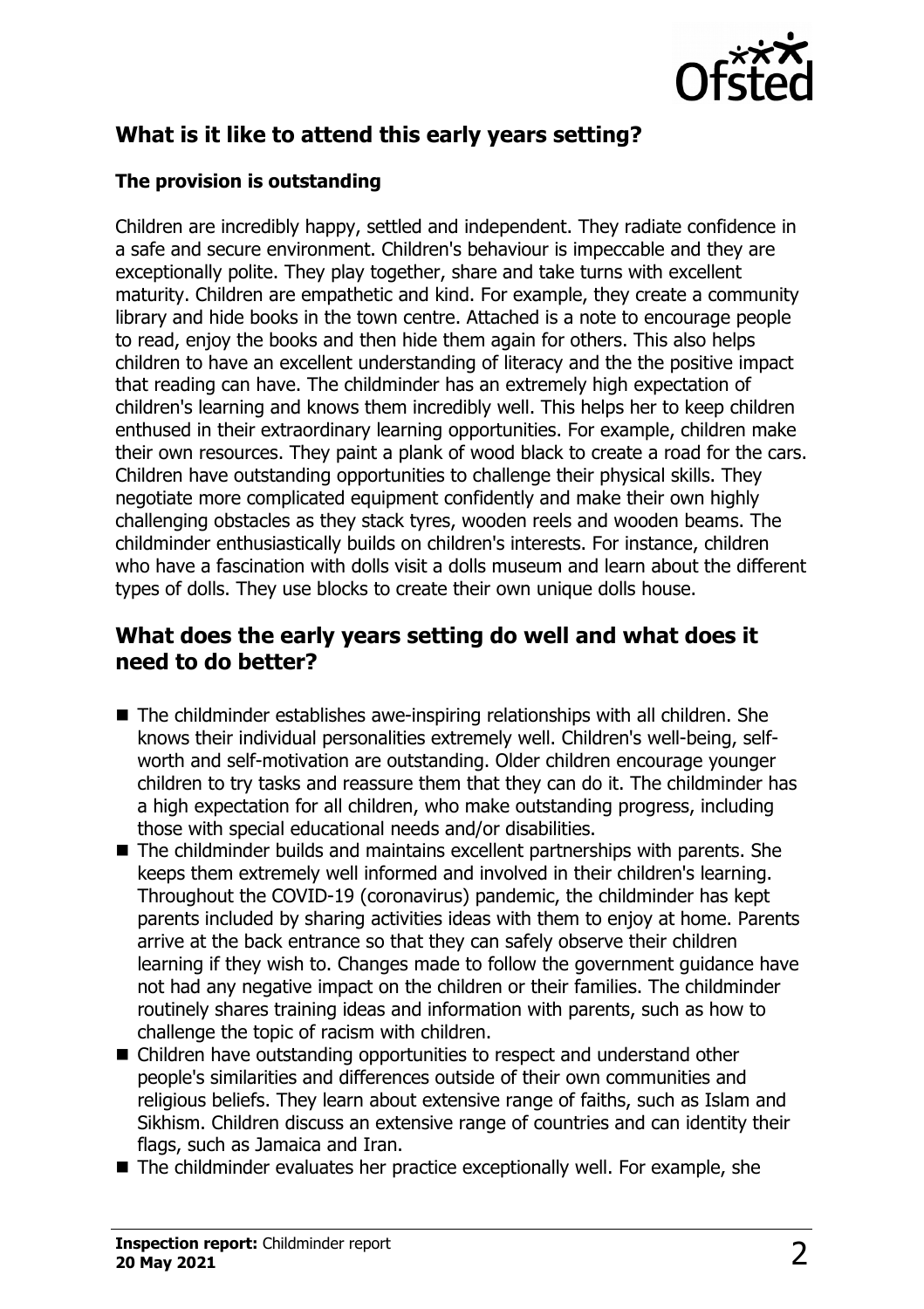

routinely sets herself highly challenging targets to enhance her performance. The childminder is proactive in ensuring that she attends extremely beneficial training to build on her already impressive skills and knowledge. She is undertaking an accreditation to learn and implement the idea of mindfulness, peace and calm into the setting. This is to support the childminder, children and families to have positive mental health and mindset, which is incredibly powerful in the current COVID-19 situation.

- Children have excellent opportunities to gain mathematical skills to help prepare them for their eventual move to school. They learn more complicated skills. For example, when they find a worm, they use a tape measure to discuss its length. They use more complex language, such as inches and centimetres.
- The childminder consistently engages all children in dialogue. Children's communication is outstanding. They are extremely confident in sharing their ideas and thoughts. Their range of vocabulary is extensive, and they are affluent as they communicate. For example, children use words such as 'enormous' and 'gigantic'.
- $\blacksquare$  Children enjoy an extensive range of creative activities. For example, they enjoy still life drawing and painting interesting items, such as an orchid plant. Children enjoy highly motivating opportunities and are enthralled in activities such as flower arranging.

## **Safeguarding**

The arrangements for safeguarding are effective.

The childminder has an outstanding knowledge and understanding of the safeguarding and child protection policies. She knows how to help keep children safe, prevent them from harm and protect their welfare. The childminder keeps up to date with an extensive range of training. She has an extremely thorough risk assessment, including in relation to COVID-19, where she has made significant changes, such as washing all soft materials like dressing-up clothes daily. Children are encouraged to recap the rules of how to keep safe, such as when they engage in activities by the beach. They learn about water safety, including considering the strength of the tide.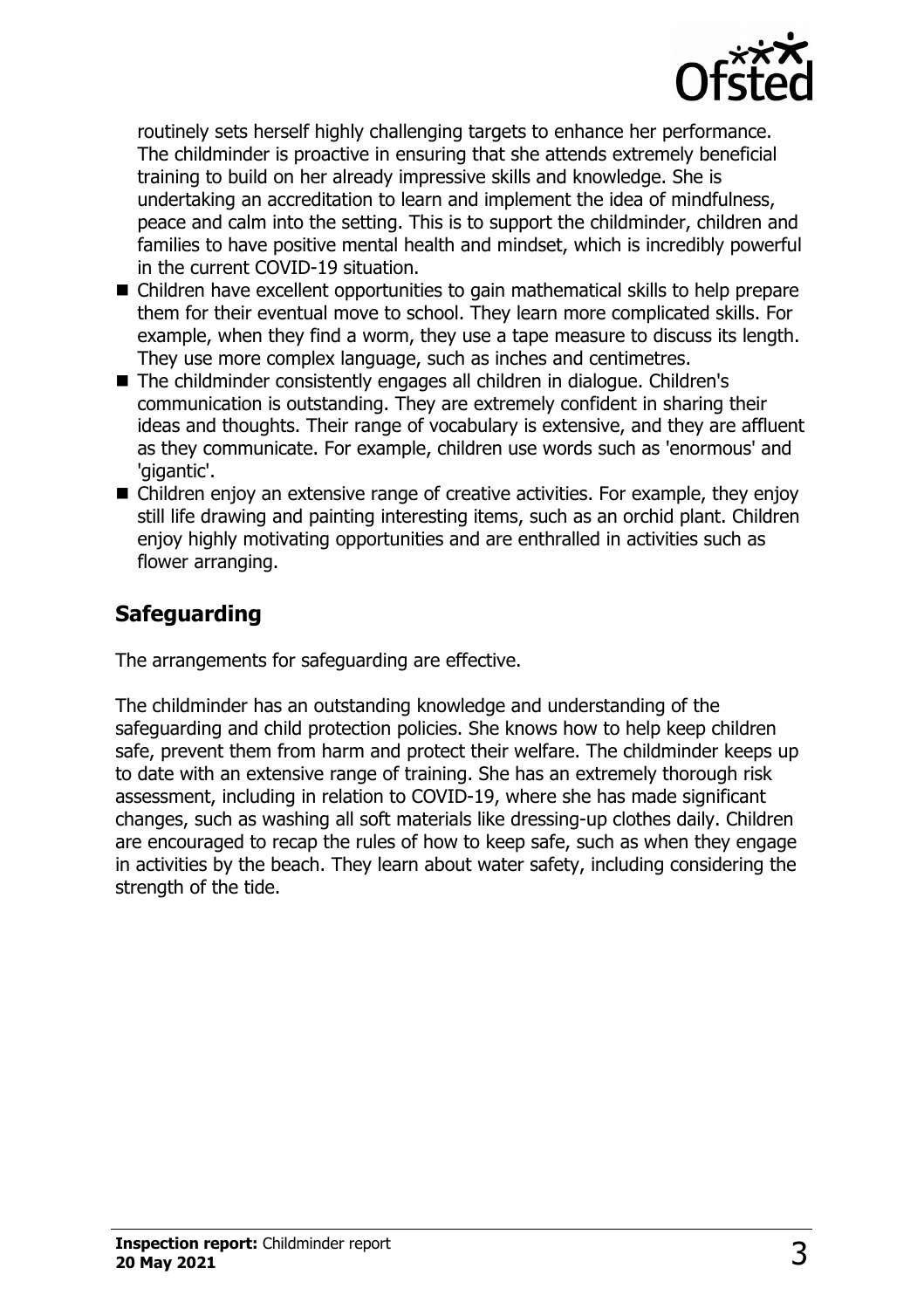

| <b>Setting details</b>                         |                                                                                      |
|------------------------------------------------|--------------------------------------------------------------------------------------|
| Unique reference number                        | EY556053                                                                             |
| <b>Local authority</b>                         | Kent                                                                                 |
| <b>Inspection number</b>                       | 10175202                                                                             |
| <b>Type of provision</b>                       | Childminder                                                                          |
| <b>Registers</b>                               | Early Years Register, Compulsory Childcare<br>Register, Voluntary Childcare Register |
| Day care type                                  | Childminder                                                                          |
| Age range of children at time of<br>inspection | $1$ to $4$                                                                           |
| <b>Total number of places</b>                  | 3                                                                                    |
| Number of children on roll                     | 5                                                                                    |
| Date of previous inspection                    | Not applicable                                                                       |

## **Information about this early years setting**

The childminder registered in 2018. She is located in Canterbury, Kent. The childminder is currently in receipt of free additional funding for children aged four years. She cares for children Monday to Thursday, from 8am to 4.30pm, during term time only. The childminder holds a relevant early years qualification at level 3.

#### **Information about this inspection**

#### **Inspector**

Kelly Hawkins

#### **Inspection activities**

- $\blacksquare$  This was the first routine inspection the childminder has received since the 2020-21 COVID-19 pandemic began. The inspector discussed the impact of the pandemic with the childminder and has taken that into account in their evaluation of the setting.
- $\blacksquare$  The inspector carried out a learning walk with the childminder, discussing the curriculum she provides for the children. The inspector viewed the areas of the childminder's home that children use.
- Observations were carried out by the inspector on the childminder interacting and communicating with the children.
- $\blacksquare$  A sample of written documentation was reviewed, including policies and procedures.
- $\blacksquare$  The inspector spoke to children and the childminder at convenient times and gathered feedback from parents.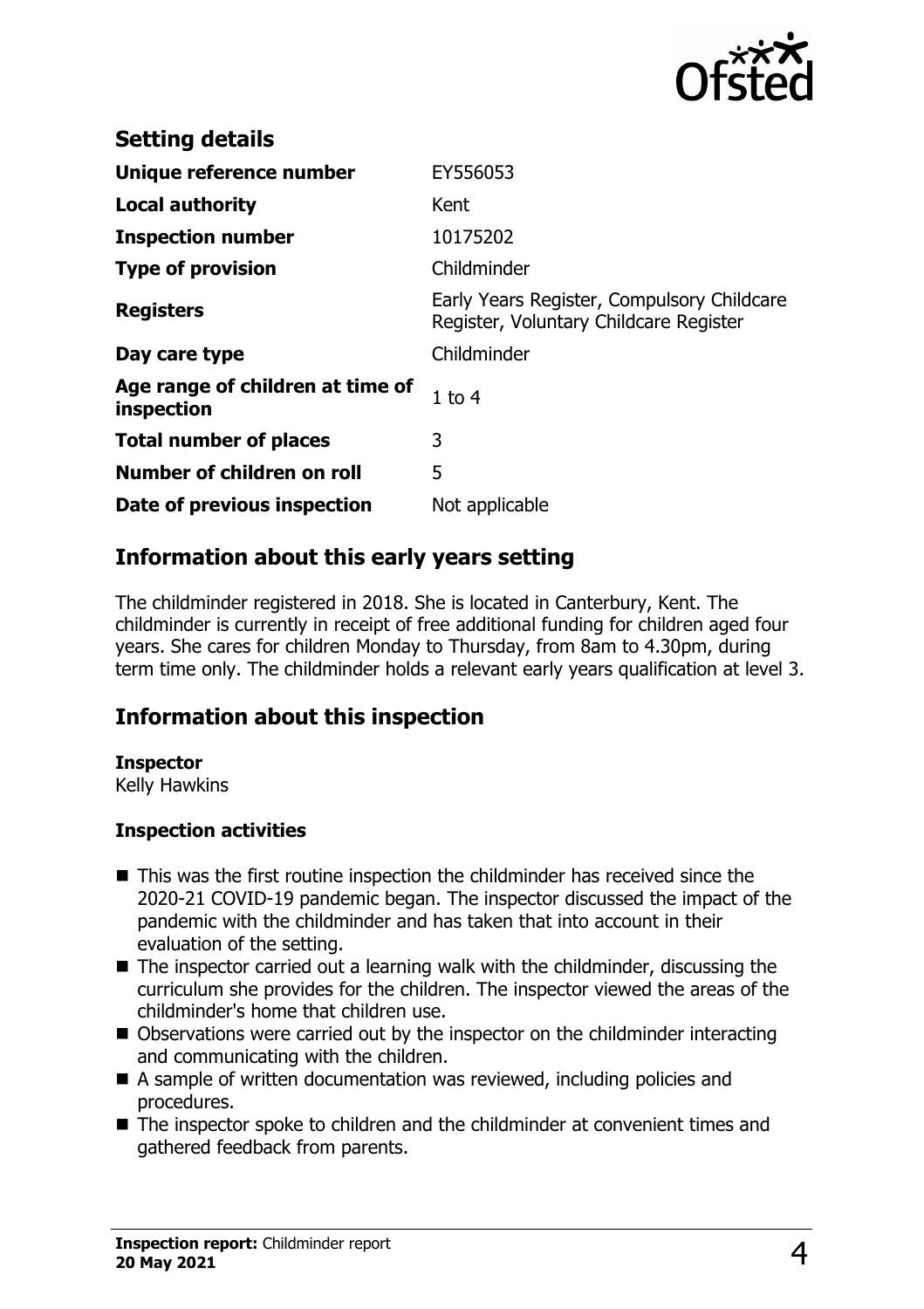

We carried out this inspection under sections 49 and 50 of the Childcare Act 2006 on the quality and standards of provision that is registered on the Early Years Register. The registered person must ensure that this provision complies with the statutory framework for children's learning, development and care, known as the early years foundation stage.

If you are not happy with the inspection or the report, you can [complain to Ofsted.](http://www.gov.uk/complain-ofsted-report)